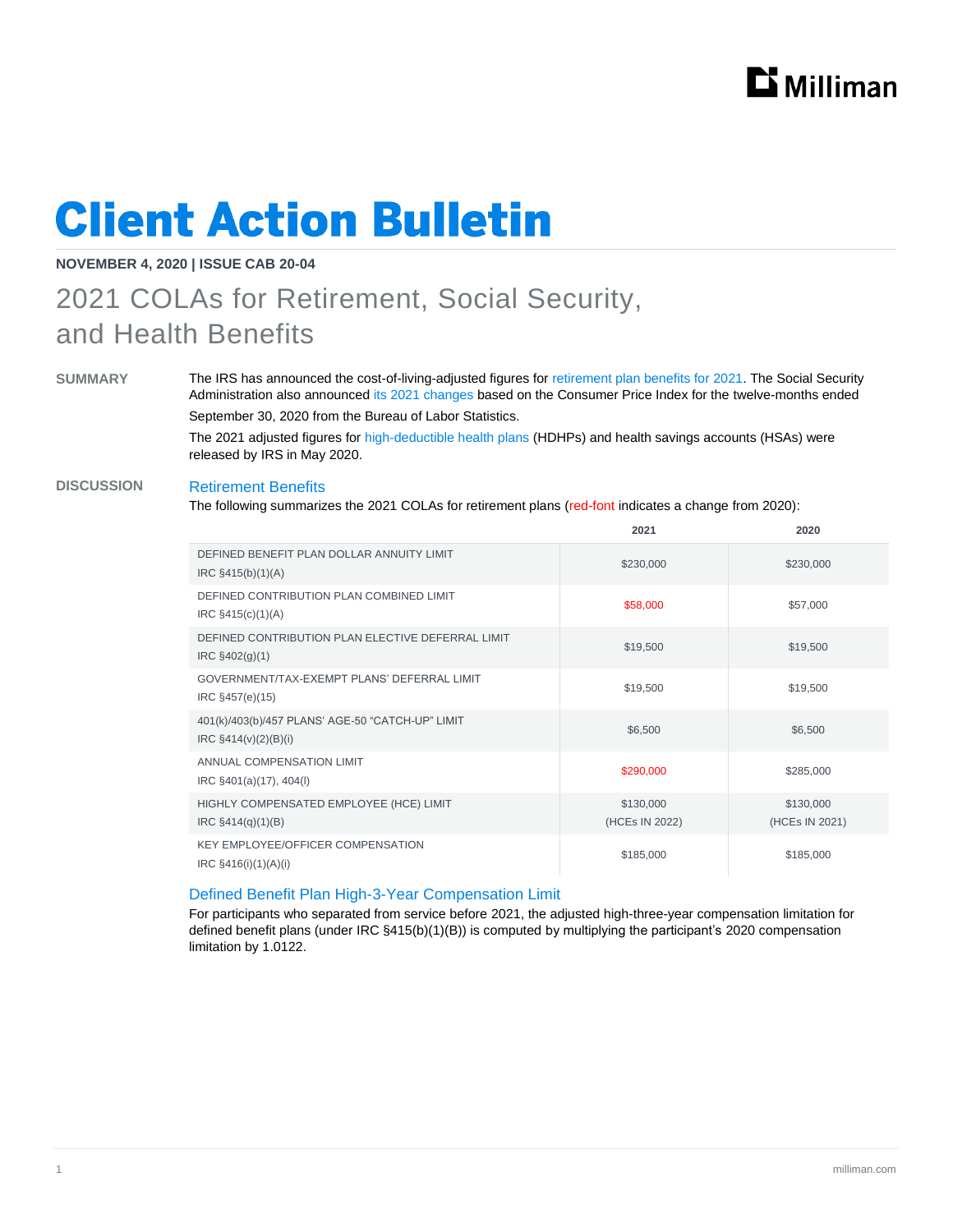#### Social Security Program Adjustments

The Social Security Administration announced a 1.3% adjustment for 2021 benefits.

The 2021 Social Security taxable wage base will increase to \$142,800, up from \$137,700 in 2020. The Social Security Old-Age, Survivors, and Disability Insurance (OASDI) tax rate remains at 6.2% on wages up to the \$142,800 wage base, capping 2021 OASDI taxes at \$8,853.60 assessed equally on both the employee and the employer.

The Medicare Hospital Insurance (HI) tax rate will remain at 1.45% on all wages, with only the employee portion of the Medicare HI tax remaining subject to an additional 0.9% tax on wages exceeding \$200,000. (The \$200,000 threshold is not subject to the 1.3% adjustment for inflation.)

An individual who attains Social Security full (normal) retirement age ("SSNRA") of 66 and 2 months in 2021 (i.e., born in 1955) will be eligible to commence unreduced Social Security benefits in 2021. People born prior to 1955 have a lower SSNRA, and those born in 1956 or later will have a higher SSNRA, with a maximum age of 67 for those born in 1960 and later. Other 2021 adjusted figures from the SSA include:

- \$3,148 per month (\$37,776 for calendar 2021): The 2021 maximum monthly Social Security benefit for a worker retiring at SSNRA is \$3,148.
- \$4,210 per month (\$50,520 for calendar 2021): For individuals who have attained SSNRA in 2021 by Dec. 31. 2021, the maximum monthly amount that individuals may earn without a reduction in their 2021 Social Security benefits is \$4,210. (See details on the [Exempt Amounts Under the Earnings Test.](https://www.ssa.gov/oact/cola/rtea.html))
- \$1,580 per month (\$18,960 for calendar 2021): For individuals who have NOT attained SSNRA in 2021 by Dec. 31. 2021, the maximum monthly amount that individuals may earn without a reduction in their 2021 Social Security benefits is \$1,580.
- The ["bend points"](https://www.ssa.gov/OACT/COLA/bendpoints.html) the dollar amounts in the Social Security Primary Insurance Amount (PIA) formula that is used to determine individual beneficiaries' Average Index Monthly Earnings (AIME) – for 2021 will be \$996 and \$6,002. Thus, the Social Security monthly PIA formula will be 90% of the first \$996 of AIME, plus 32% of the AIME over \$996 and through \$6,002, plus 15% of the AIME over \$6,002.
- The National Average [Wage Index for 2019 is \\$54,099.99.](https://www.ssa.gov/oact/cola/AWI.html)

#### Health Benefits

The 2021 contribution and out of pocket expenses limits and minimum deductibles for Health Savings Accounts (HSAs) in a High Deductible Health Plan (HDHP) are (red-font indicates a change from 2020):

|                                                                                                   | 2021     | 2020     |
|---------------------------------------------------------------------------------------------------|----------|----------|
| ANNUAL CONTRIBUTION LIMIT TO AN HSA FOR SELF-ONLY<br>COVERAGE IN A HDHP IRC §223(b)(2)(A)         | \$3,600  | \$3,550  |
| ANNUAL CONTRIBUTION LIMIT TO AN HSA FOR FAMILY<br>COVERAGE IN A HDHP IRC §223(b)(2)(B)            | \$7,200  | \$7,100  |
| ANNUAL CONTRIBUTION LIMIT TO AN HSA FOR THE AGE-55<br>"CATCH-UP" IRC §223(b)(3)                   | \$1,000  | \$1,000  |
| ANNUAL MINIMUM DEDUCTIBLE FOR A HDHP FOR SELF-ONLY<br>COVERAGE IRC §223(c)(2)(A)(i)(l)            | \$1,400  | \$1,400  |
| ANNUAL MINIMUM DEDUCTIBLE FOR A HDHP FOR FAMILY<br>COVERAGE IRC $\S223(c)(2)(A)(i)(II)$           | \$2,800  | \$2,800  |
| ANNUAL OUT-OF-POCKET EXPENSES LIMIT FOR A HDHP FOR<br>SELF-ONLY COVERAGE IRC §223(c)(2)(A)(ii)(I) | \$7,000  | \$6,900  |
| ANNUAL OUT-OF-POCKET EXPENSES LIMIT FOR A HDHP FOR<br>FAMILY COVERAGE IRC §223(c)(2)(A)(ii)(II)   | \$14,000 | \$13,800 |